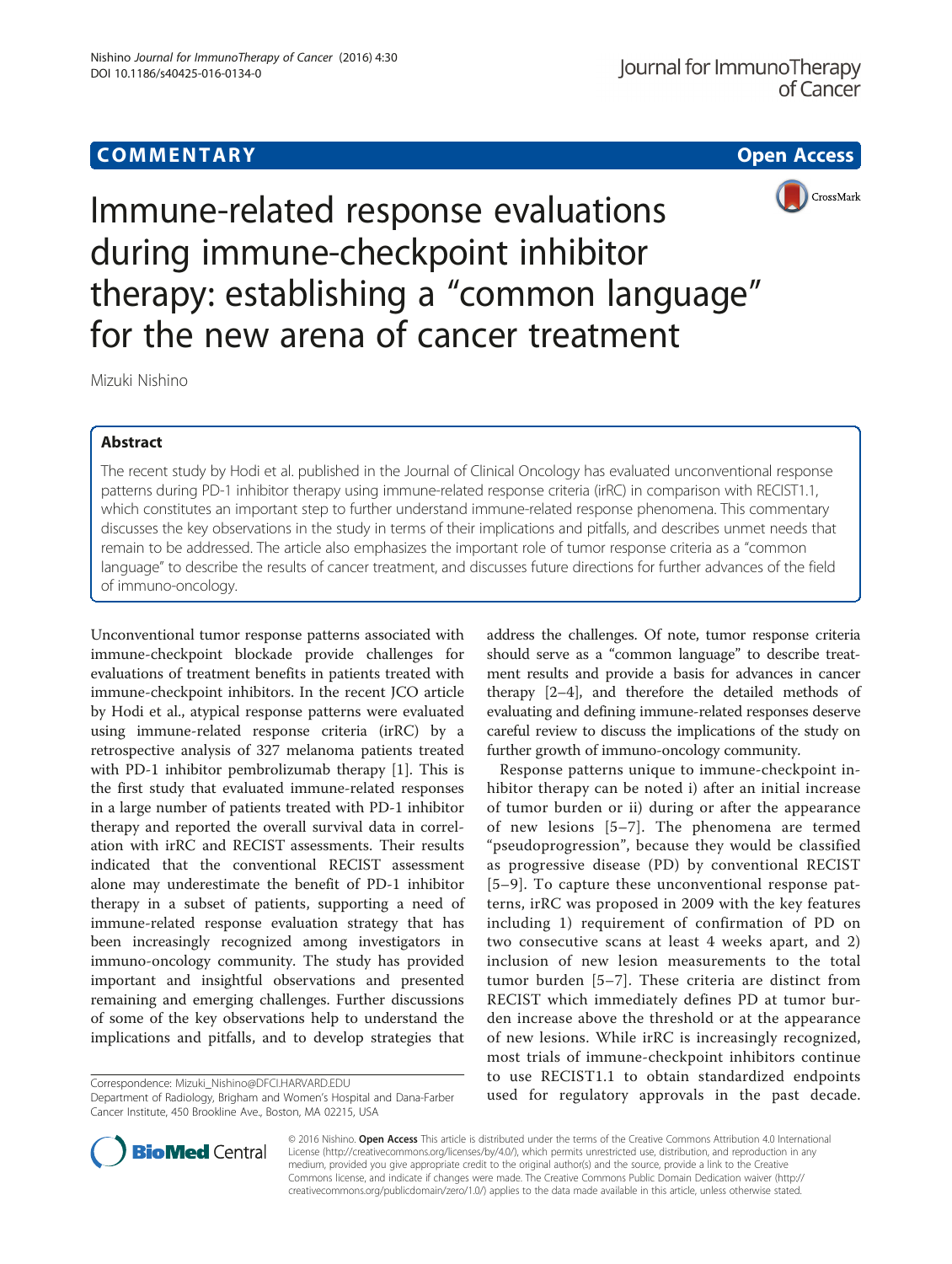Moreover, regulatory authorities have not yet accepted immune-related response evaluations as an endpoint for registrational studies. A need for increased reporting of immune-related responses has been recently acknowledged to address these issues [[10](#page-3-0)], leading to the important initiative by Hodi et al. in their study [\[1](#page-2-0)].

## irRC versus RECIST1.1: Methodological differences and their implications

To discuss the results of immune-related responses in their study, the methodological issues of immune-related response evaluations need to be clarified. The original irRC used in the study by Hodi et al. [\[1](#page-2-0)] was based on WHO criteria and utilizes bidimensional measurements, quantifying the tumor burden using a product of the longest diameter and the longest perpendicular diameter [\[2\]](#page-2-0). On the other hand, RECIST1.1 uses unidimensional measurements, quantifying lesions with the longest diameters except for lymph nodes that use short axis [\[9, 11\]](#page-3-0). This methodological difference is a challenge for a direct comparison between irRC and RECIST1.1, because some differences in response evaluations may be due to the difference between unidimensional and bidimensional measures, and may not be due to immune-related response phenomena. Although their motives of comparing irRC against RECIST1.1 are understandable, additional comparisons between irRC and WHO criteria could have contributed to detect the differences purely due to immune-related response phenomena captured by the novel features of irRC, as these two criteria share the same measurement methods with identical thresholds for response and progression.

Measurement variability is another important issue. Multiple prior studies have demonstrated that unidimensional measurements used in RECIST are associated with much less measurement variability compared to bidimensional measurements in WHO/irRC, and therefore can more accurately characterize small tumor burden changes [\[12](#page-3-0)–[14](#page-3-0)]. The concept of measurement variability is directly relevant to the threshold values that define response and progression. Notably, the threshold of 25 % bidimensional increase for PD in WHO/irRC can be within the measurement variability, and thus may not necessarily indicate true tumor increase [\[3](#page-2-0), [7, 14\]](#page-3-0). A prior study by Erasmus et al. reported 43 % misclassification rate for PD using WHO criteria due to interobserver measurement variability [[14](#page-3-0)]. Moreover, smaller lesions are more vulnerable to misclassification, because a small absolute difference in measurements can results in a large percent change [[15\]](#page-3-0). The concept of measurement variability should be carefully applied when interpreting the results of the irRC assessments.

# Pseudoprogression: Definitions, pitfalls, and unmet needs

The study described two types of pseudoprogression; 1) early pseudoprogression with ≥25 % increase at 12 weeks that is not confirmed as PD at the next assessment, and 2) delayed pseudoprogression with ≥25 % increase after 12 weeks that was not confirmed as PD at the next assessment [\[1](#page-2-0)]. The observation is interesting because pseudoprogression to date indicated "initial" tumor burden increase followed by subsequent decrease, which mostly falls into "early pseudoprogression". Although it is intuitive that pseudoprogression does not always occur within 12 weeks of therapy, their observations of delayed pseudoprogression may need to be interpreted with caution in the light of measurement variability. In the spiderplot of 9 delayed pseudoprogressors (Fig. 1B of the JCO article), 7 patients experienced tumor decrease before demonstrating  $\geq$  25 % increase from the nadir, including 4 patients who achieved partial response with ≥50 % initial tumor decrease [\[1](#page-2-0)]. Subsequent tumor burden increase was relatively small in these patients and right around 25 % comparing to the nadir; this is most notable in a patient whose nadir before pseudoprogression was around  $-90$  % of baseline [\[1](#page-2-0)]. It is possible that some cases of "delayed pseudoprogression" are due to measurement variability rather than immune-related response phenomenon. Certain degree of tumor burden fluctuations due to measurement variability are noted during any cancer therapy, particularly when evaluating small tumor burden after initial response using bidimensional measurements that are subject to large variability.

Interestingly, the precise definitions of pseudoprogression have not been actively debated to date. The study defined subsequent tumor reduction as "not confirmed as PD at the next assessment", and did not require tumor reduction below the partial response threshold. Although this may reflect the concept that "stable disease" is a pattern of response [\[6\]](#page-2-0), requirement of certain duration of stable disease is likely needed to more rigorously define pseudoprogression. Precise definition will also help to promote the consistent use of the term "pseudoprogression" to describe the unique immunerelated phenomenon. Other terms such as "tumor flare" or "disease flare" should be avoided as these terms have been used to describe oncologic conditions that are unrelated to immune-checkpoint inhibitor therapy [\[16](#page-3-0)–[18\]](#page-3-0).

Another pitfall of the particular version of irRC used in the study is "reset baseline", which was not used in WHO, RECIST, or in the original irRC; the original irRC mentioned such concept yet defined PD in comparison with nadir [[6\]](#page-2-0). The original irRC commented on a tendency in clinical practice to compare with the most recent prior study when evaluating tumors, as a reason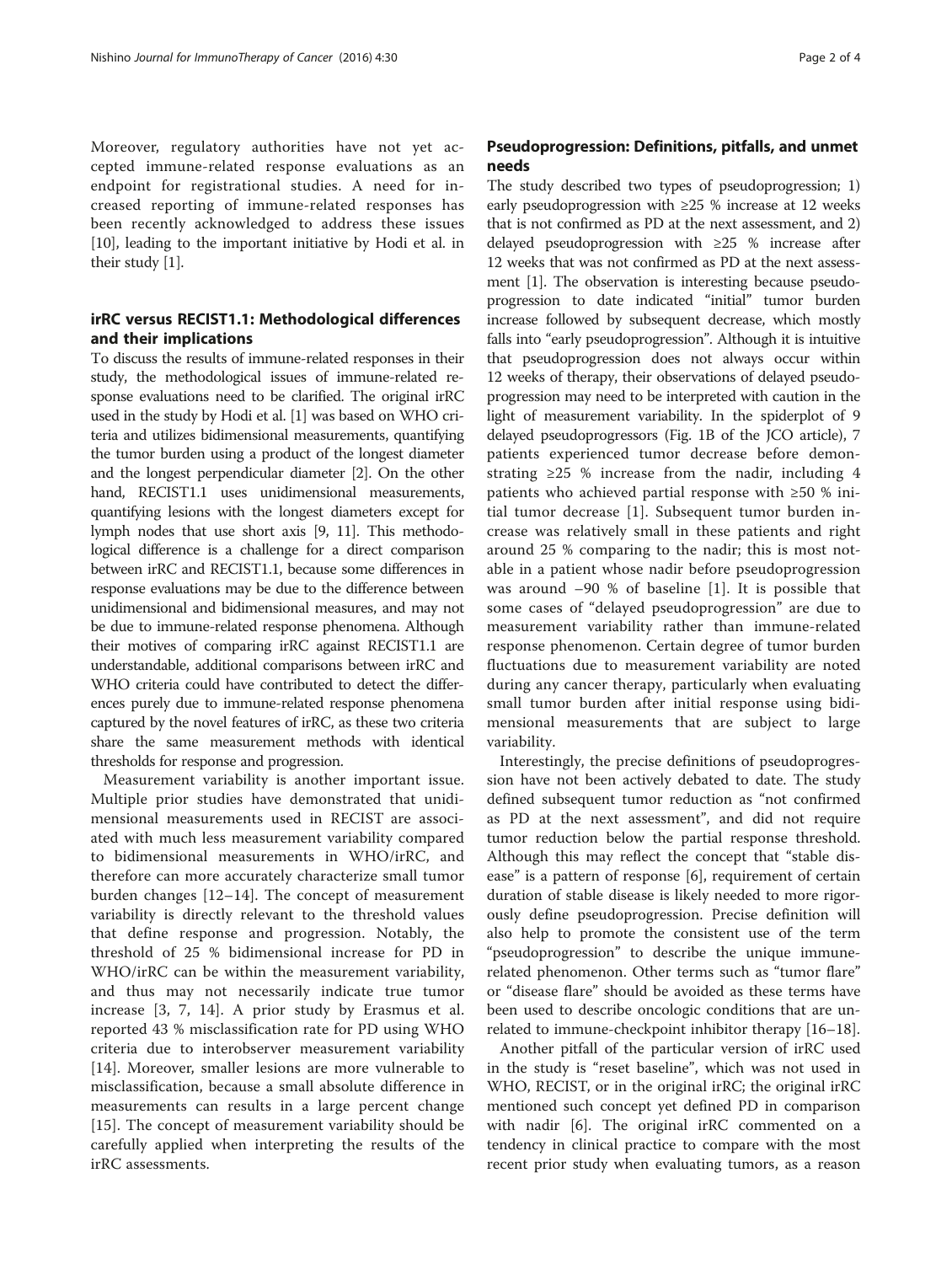<span id="page-2-0"></span>to consider "reset baseline" [6]. However, the serial evaluation of tumor burden dynamics throughout the course of therapy starting at baseline has been the foundation of tumor response criteria over the past 3 decades, and its importance is well-recognized in clinical investigations and practice [[19](#page-3-0)–[21\]](#page-3-0). Indeed, experienced oncologists often review several prior scans to capture the overall tendency of tumor kinetics during therapy. Tumor response criteria offer a unique opportunity to characterize tumor dynamics according to the rigorous methods and standardized language, and baseline burden is a pivotal item [2]. Introducing "reset baseline" without rigorous scientific data supporting the approach has a potential to cause further confusions of immune-related response evaluations and navigate the community away from establishing a consensus. The field currently suffers from a lack of consistencies with the use of different "versions" of immunerelated response criteria in clinical trials. A consensus on a unified strategy to effectively evaluate immune-related responses is sorely needed.

Detailed descriptions of pseudoprogression certainly constitute important advances in knowledge provided by the study. There remain unmet clinical needs to be addressed, including predictors and early markers of pseudoprogression that help to differentiate pseudoprogressors and true progressors in earlier course of therapy to facilitate treatment decisions.

### Future directions

Important insights for future directions are provided by Hodi et al., including the use of unidimensional measurement and modifications of RECIST criteria specific to immune-related response evaluations [1]. Such direction is reasonable given the widely accepted use of RECIST in most trials in the past decade. A prior study demonstrated that unidimensional irRC provides highly concordant assessment compared to bidimensional irRC with less measurement variability [3]. Another study reported that modifications of unidimensional irRC according to the revisions in RECIST1.1 regarding the number of target lesions and lymph node assessment also led to concordant immune-related response evaluations [\[22](#page-3-0)]. These studies have provided a basis for a direction toward immune-related RECIST1.1 (irRECIST1.1), using unidimensional measurements while maintaining the key features of irRC including new lesion assessments and confirmation for progression. Such approach provides a measure for immune-related response evaluations that allow for "head-to-head" comparisons with the conventional RECIST [3, [7](#page-3-0), [22\]](#page-3-0). The study by Hodi et al. constitutes an important step for further endeavors of immune-related evaluations, where the immuneoncology community needs to bring multidisciplinary expertise together to establish consensus, address unmet needs, and advance the field.

### Ethical approval and consent to participate Not applicable.

## Consent for publication

Not applicable.

# Availability of supporting data

Not applicable.

#### Abbreviations

irRC: immune-related response criteria; JCO: Journal of Clinical Oncology; PD: Progressive disease; PD-1: Programmed-death 1; PR: Partial response; RECIST: Response Evaluation Criteria in Solid Tumors; WHO: World Health Organization.

#### Competing interests

Financial conflicts of interest: Nishino: Consultant, Bristol-Myers Squibb, WorldCare Clinical, Toshiba Medical Systems; Research grants to the institution, Merck Investigator Studies Program, Canon Inc. Non-financial conflicts of interest: None

#### Authors' contributions

Made substantial contributions to conception and design, acquisition of data, and analysis and interpretation of data; been involved in drafting the manuscript or revising it critically for important intellectual content; given final approval of the version to be published. The author has participated sufficiently in the work to take public responsibility for appropriate portions of the content; and agreed to be accountable for all aspects of the work in ensuring that questions related to the accuracy or integrity of any part of the work are appropriately investigated and resolved.

#### Acknowledgements

Per invitation from Dr. Pedro Romero, JITC Editor-in-Chief, and Dr. Christian Capitini, JITC Section Editor for Commentaries/Editorials. Commentary based on the JCO article entitled "Evaluation of Immune-Related Response Criteria and RECIST v1.1 in Patients with Advanced Melanoma Treated with Pembrolizumab."J Clin Oncol. 2016;34(13):1510-7.

#### Funding

Not applicable.

### Received: 4 April 2016 Accepted: 6 May 2016 Published online: 21 June 2016

#### References

- 1. Hodi FS, Hwu WJ, Kefford R, et al. Evaluation of immune-related response criteria and RECIST v1.1 in patients with advanced melanoma treated with pembrolizumab. J Clin Oncol. 2016;34:1510–7.
- 2. Miller AB, Hoogstraten B, Staquet M, Winkler A. Reporting results of cancer treatment. Cancer. 1981;47:207–14.
- 3. Nishino M, Giobbie-Hurder A, Gargano M, Suda M, Ramaiya NH, Hodi FS. Developing a common language for tumor response to immunotherapy: immune-related response criteria using unidimensional measurements. Clin Cancer Res. 2013;19:3936–43.
- 4. Nishino M, Hatabu H, Johnson BE, McLoud TC. State of the art: response assessment in lung cancer in the era of genomic medicine. Radiology. 2014;271:6–27.
- 5. Nishino M, Jagannathan JP, Krajewski KM, et al. Personalized tumor response assessment in the era of molecular medicine: cancer-specific and therapyspecific response criteria to complement pitfalls of RECIST. AJR Am J Roentgenol. 2012;198:737–45.
- 6. Wolchok JD, Hoos A, O'Day S, et al. Guidelines for the evaluation of immune therapy activity in solid tumors: immune-related response criteria. Clin Cancer Res. 2009;15:7412–20.